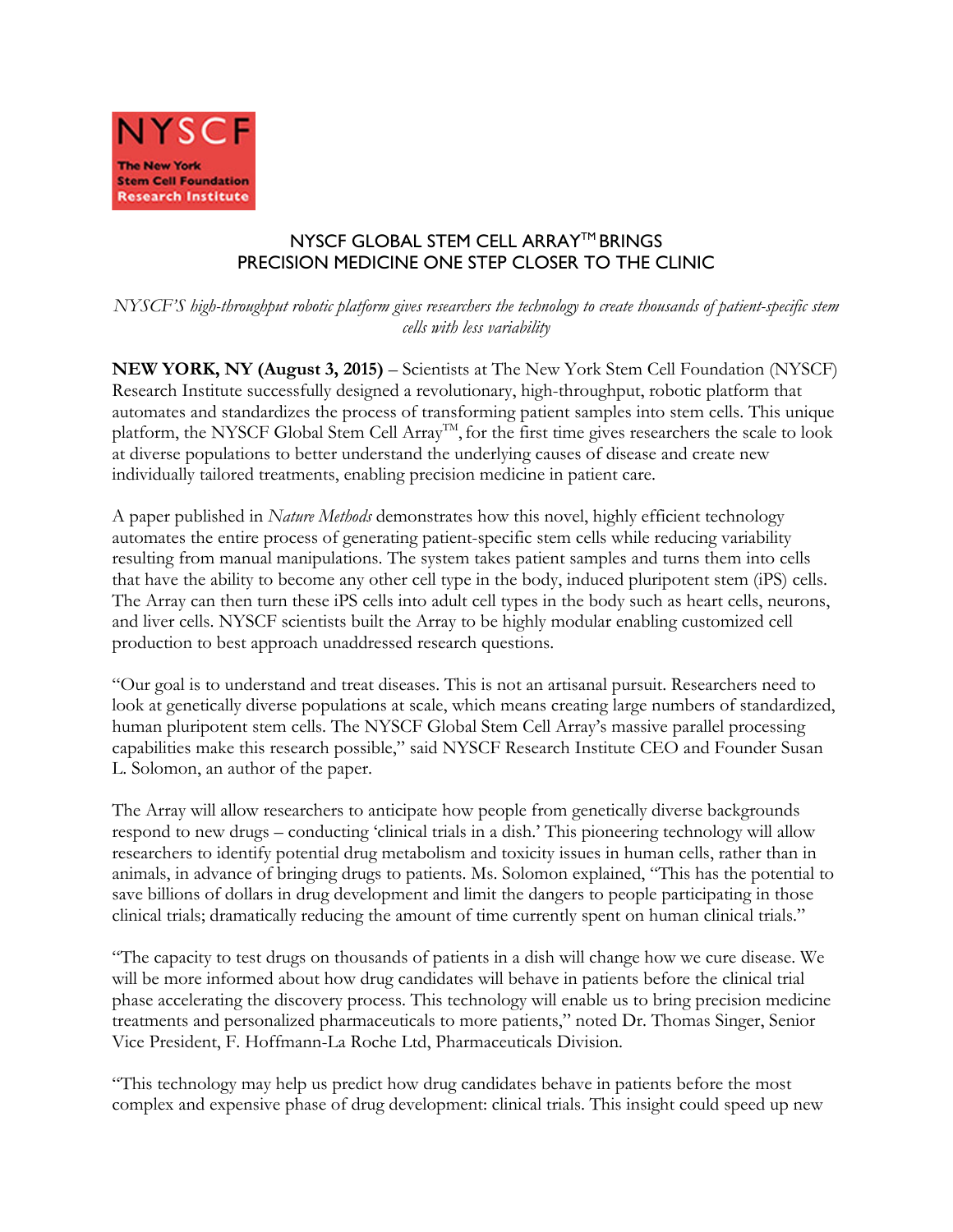biomedical R&D and open the door to a larger number of high impact precision therapies," said Freda Lewis-Hall, M.D., DFAPA, Chief Medical Officer and Executive Vice President, Pfizer Inc.

The industry norm used to turn adult cells into iPS cells is time consuming, laborious, and produces variable results. Currently, scientists take skin cells and, by hand, expose them to a mixture of molecules that make them look and act like embryonic stem cells. This handmade process of creating iPS cells introduces human error and variability between resulting cell lines, in addition to requiring months of hands-on time and attention. This automated, robotic platform graduates stem cell production from a classical, hands-on approach to twenty-first century high-throughput standards. The Array fuses the power of patient-specific research made possible by iPS cells with the scale to look at macroscopic, population patterns in a lab.

"This is a great example of how non-profit organizations can work together to make important advances in technology. The ability to achieve scale and reproducibility vastly increases the utility of stem cells for therapeutics," said Dr. Steven Hyman, Director of the Stanley Center for Psychiatric Research at the Broad Institute of MIT and Harvard and Harvard University Distinguished Service Professor of Stem Cell and Regenerative Biology, in regard to the collaboration between NYSCF and the Broad Institute to demonstrate the reduced variance of stem cell lines made with NYSCF automated technology.

The over 600 skin samples used in this particular study represent patients with undiagnosed diseases, mental health conditions, neurodegenerative diseases like Parkinson's and Alzheimer's disease, individuals with other diseases, and those with no known diseases. The creation of specific cell types from these patients allows scientists to, for the first time, merge data from the human genome with global genetically diverse populations supplying insights as to how unlucky genetics and environmental factors might promote disease onset. Moreover, the sheer quantity of cells to study generated by the Array provides researchers the power to draw broader conclusions and work with statistically significant data.

"The cell lines generated by The New York Stem Cell Foundation using the NYSCF Array are an important tool to help us better understand and develop new treatments to prevent or slow the progression of Parkinson's disease, especially in combination with emerging comprehensive biomarker data," said Dr. Todd Sherer, Chief Executive Officer of The Michael J. Fox Foundation, which was not involved in the Array development, commenting on the NYSCF innovation. "The ability to quickly test hypotheses in human cells on a large scale will be of great benefit to our research pursuit."

After patients' cells are reprogrammed to iPS cells, the Array selects cells with similar growth characteristics to further study. The research demonstrates that, when done manually, this step in generating patient-specific stem cells introduces significant variation between cell lines. This variation derived from techniques can hide important genetic differences between patients. The Array reduces the noise between resulting pluripotent cell lines allowing genetic-based differences to be detectable, and scientists to move forward to draw real and applicable solutions from their research. Additionally, the Array increases the efficiency of turning adult cells into iPS cells.